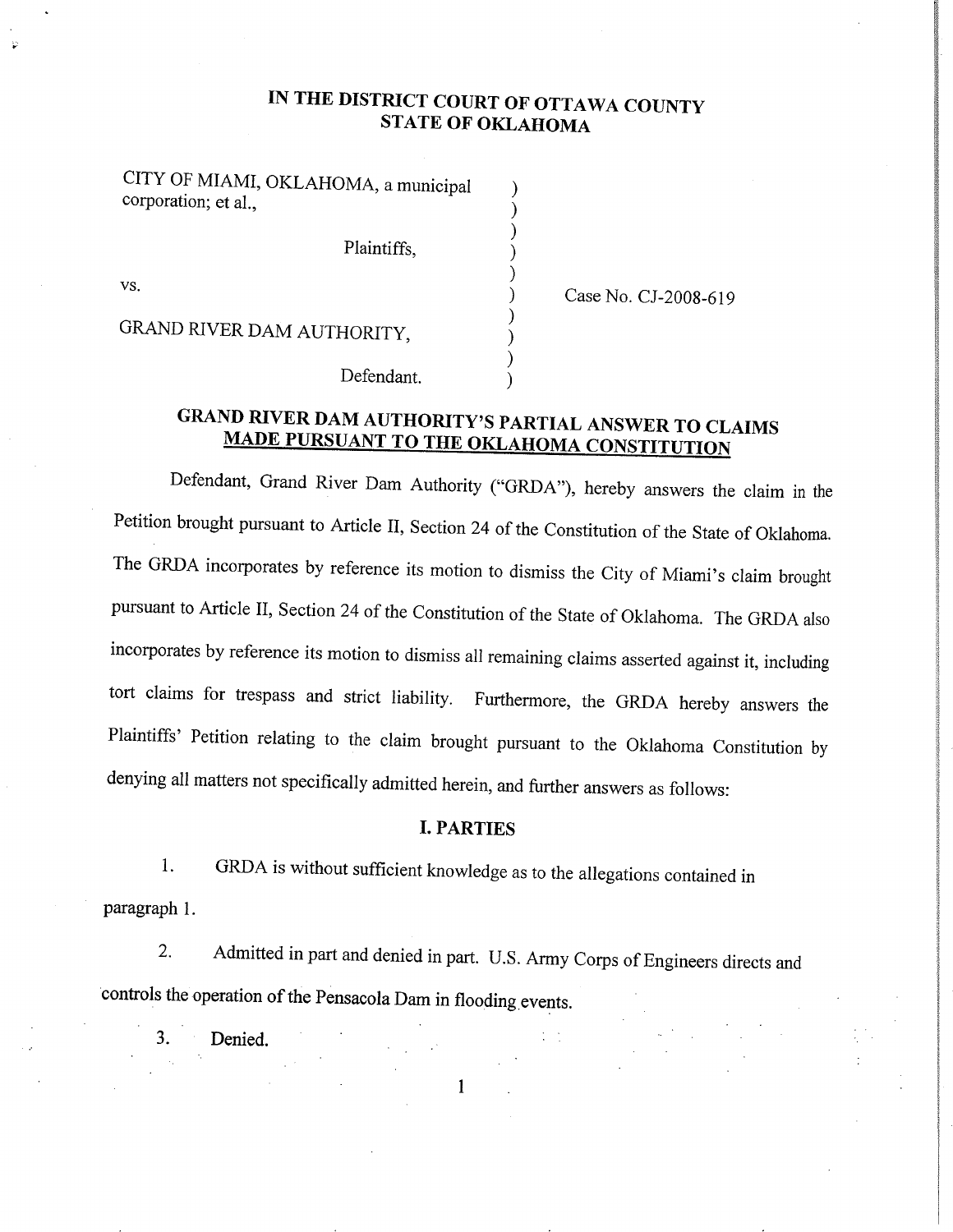### II. JURISDICTION AND VENUE

- 4. Admitted.
- 5. Denied.
- 6. Denied.
- 7. Denied.

#### III. NATURE OF THE CASE

8. Denied.

# IV. GENERAL STATEMENT OF FACTS

#### A. Location of the Water

9. GRDA admits that Neosho ("Grand") River flows south from Kansas into Oklahoma where it is dammed by the Pensacola Dam and forms Grand Lake and denies the remainder of paragraph 9.

10. Denied.

11. GRDA denies the allegations contained in paragraph 11, including subsections ai.

# B. Creation of Pensacola Dam and Reservoir

12. GRDA admits construction of the Pensacola project, including the pensacola Dam began in 1938, and that public funds were used on the construction. GRDA denies the remainins allegations of paragraph 12.

# C. GRDA Reserves Insufficient Storage Capacity for Flood Control

13. GRDA denies the statement made in letter "C" on page 11 of the Petition.

Furthermore, GRDA denies the allegations of paragraph 13.

14. Denied, except to the extent that GRDA obtained licenses from FERC. The terms

 $\overline{2}$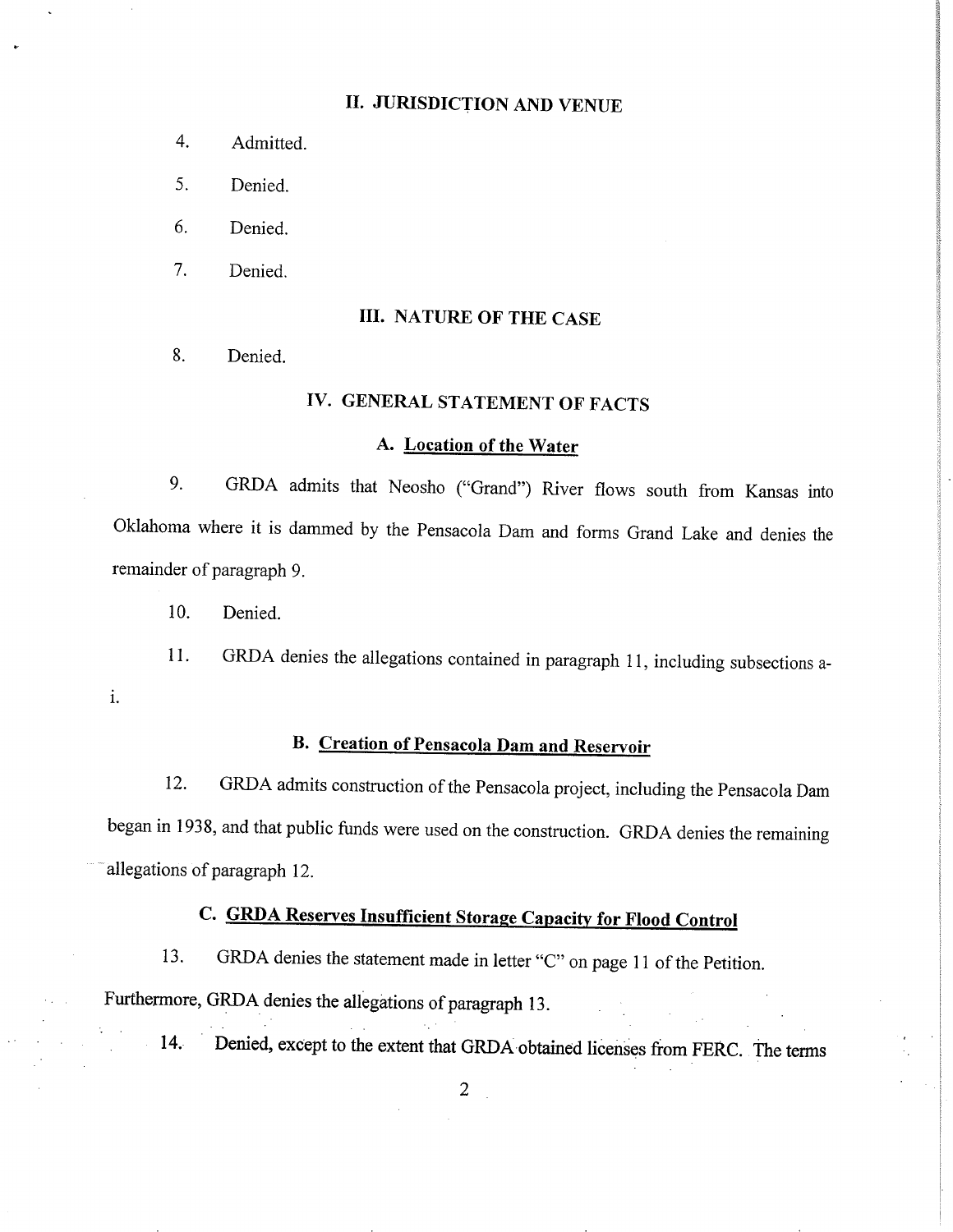and conditions of the licenses speak for themselves.

15. Denied.

# D. Insufficient Flowage Easements Were Acquired Upstream

16. GRDA denies the statement made in letter "D" contained on page 12 of Plaintiffs' Petition. Furthermore, GRDA denies paragraph 16.

- 17. Denied.
- 18. Denied.
- 19. Denied.
- 20 Denied.
- 21. Denied.
- 22. GRDA denies the allegations in paragraph 22, including subsections (a)-(b).
- 23. Denied.
- 24. GRDA denies the allegations in paragraph 24, including subsections (a)-(b).
- 25. GRDA denies the allegations in paragraph 25, including subsections (a)-(d).
- 26. Denied.
- 27. Denied.

#### V. CLASS ALLEGATIONS

- 28. Denied.
- 29. Denied.
- 30. GRDA denies the allegations in paragraph 30, including subsections (a)-(d).
- 31. Denied.
- 32. Denied.
- 33. Denied. :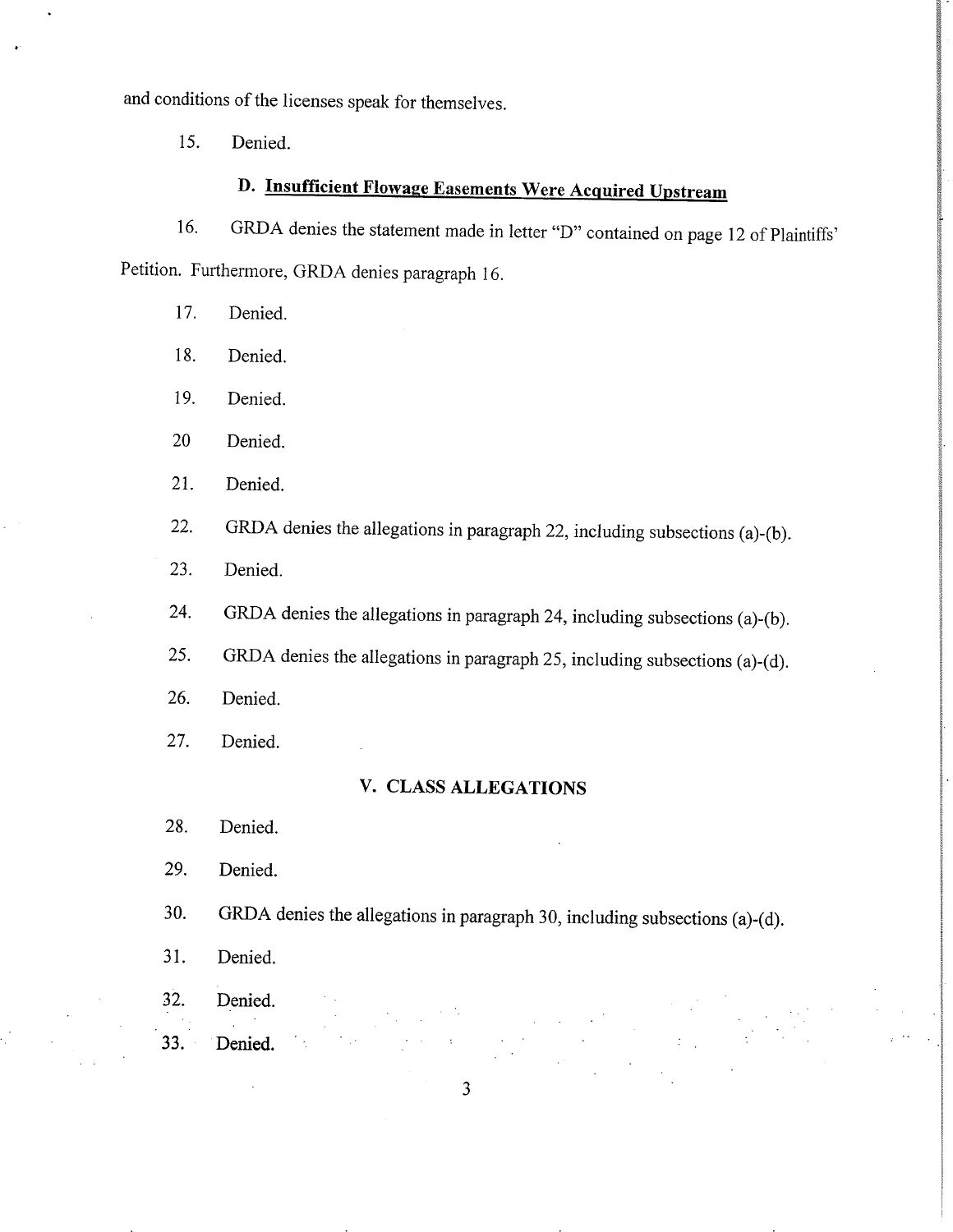34. Denied.

#### VI. PREVIOUS FINDINGS

35. GRDA denies the statement made in "VI" on page 16. Furthermore, GRDA denies the allegations in paragraph 35.

36. Denied.

37. Denied.

#### VII. CLAIMS FOR RELIEF

#### First Claim for Relief

#### (Inverse Condemnation-Taking a Flowage Easements)

38. GRDA's answers set forth in paragraphs 1 through 37 are incorporated herein by reference.

- 39. Admitted.
- 40. Denied.
- 4I. Denied.
- 42. Denied.

#### Second Claim for Relief

# (Inverse Condemnation-Excessive Use of Existing Flowage Easements)

43. GRDA's responses set forth in paragraphs I through 42 are incorporated herein by reference.

44. GRDA has no knowledge of the allegations of paragraph 44 and therefore denies the same.

- 45. Denied.
- 46. Denied.

 $\overline{4}$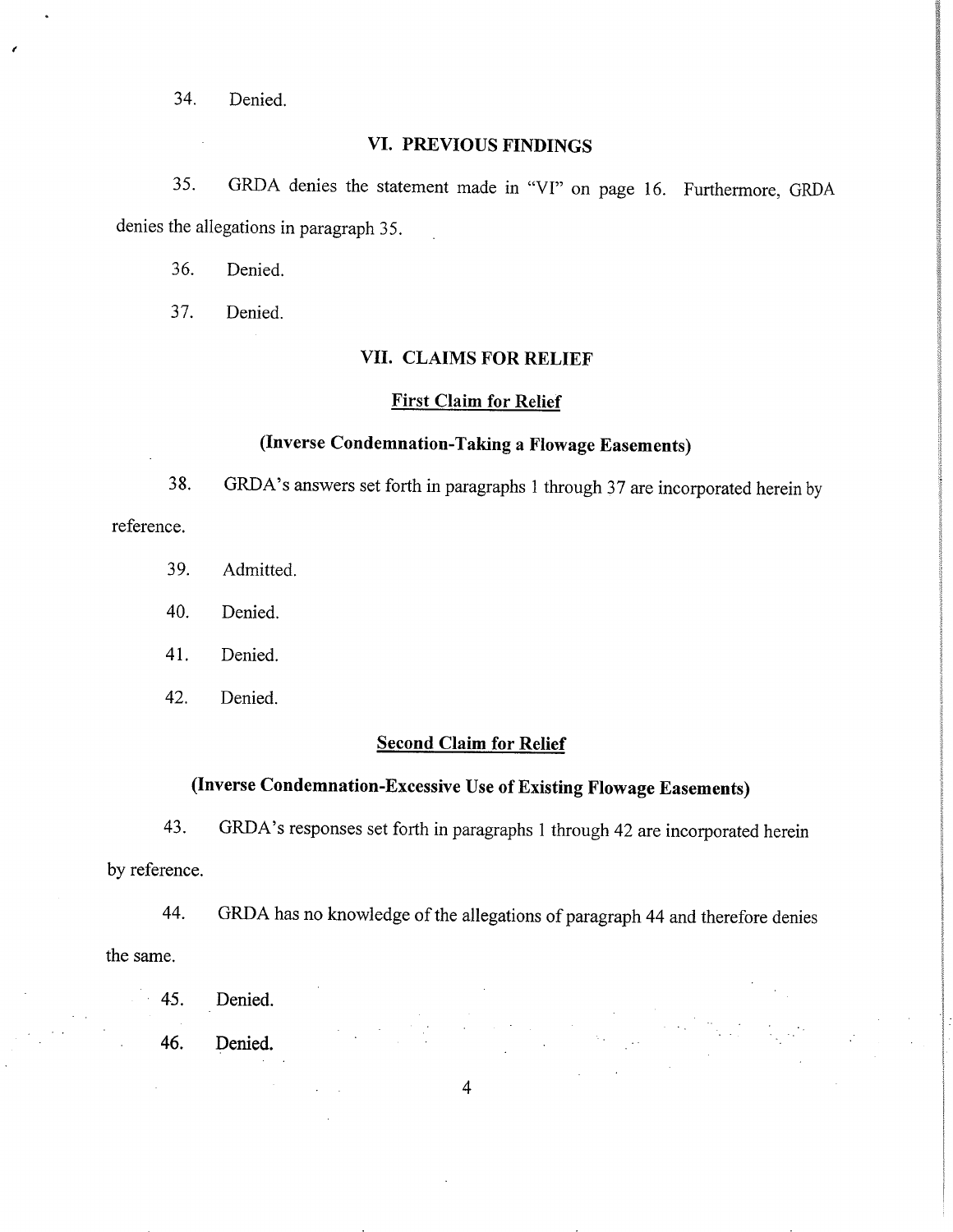- 47. Denied.
- 48. Denied.
- 49. Denied.
- 50. Denied.
- 5l. Denied.

#### Third Claim for Relief

# (constitutional damage to private properfy for public use)

52. GRDA's responses set forth in paragraphs I through 51 are incorporated herein by reference.

53. Denied.

#### Fourth Claim for Relief

#### (Strict Liability)

54. GRDA's responses set foth inparagraphs I through 53 are incorporated herein by reference.

55-57 - GRDA incorporates its Motion to Dismiss and Brief in Support as though fully set forth herein.

#### Fifth Claim for Relief

#### (Trespass)

58-61. GRDA incorporates its Motion to Dismiss and Brief in Support as though fully set forth herein.

# VIII. GENERAL DESCRIPTION OF PLAINTIFFS' DAMAGES

62. GRDA denies the allegations of paragraph 62, including subsections (a)-(g). Furthermore, GRDA incorporates its motion to dismiss as though fully set forth herein.

5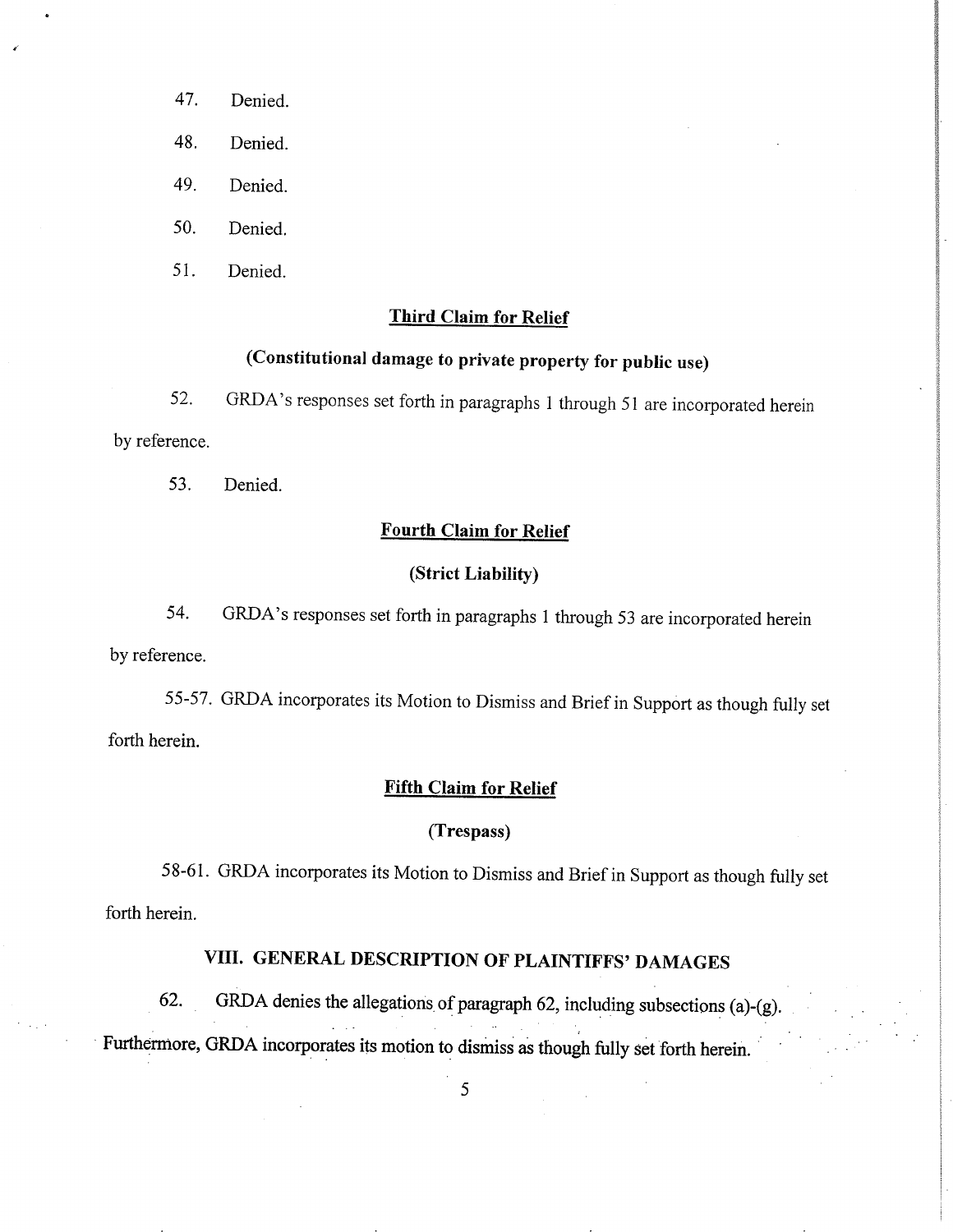#### IX. PRAYER FOR RELIEF

GRDA specifically denies the WHEREFORE provision contained on page 2l of the Petition, including subsections  $(a) - (g)$ . Furthermore, GRDA incorporates its motion to dismiss as though fully set forth herein.

#### AFFIRMATIVE DEFENSES

1. Plaintiffs have failed to state a claim for which relief may be granted.

2. Plaintiffs' claims are barred by the statute of limitations.

3. Plaintifß failed to comply with the requirements of the Government Tort Claims Act.

4. The GRDA is immune from liability for the Plaintiffs'claims against it.

5. Service of process and process are insufficient.

6. Plaintifß' claims are barred by the doctrines of waiver, estoppel, laches, and license.

7. The GRDA was, at all relevant times, acting under the direction of an officer of the United States acting under color of his office.

8. The flooding of which plaintiffs complain was an Act of God.

9. The flooding of which Plaintiffs complain was an unavoidable casualty or misfortune.

10. Plaintiffs failed to mitigate their damages.

 $\mathcal{L}_{\text{max}}$ 

11. Plaintiffs assumed the risk of flooding by purchasing property subject to flooding.

12. Plaintiffs have failed to join parties necessary for resolution of their claims.

13. The GRDA pleads the general issue, and states that it is not guilty of any of the claims asserted by Plaintiffs and is not guilty of any conduct proximately resulting in any injury or damage to plaintiffs.

14. Plaintiffs lack standing or capacity to assert their claims, in whole or in part.

 $\mathcal{L}_{\rm{max}}$ 

医反射 医外

6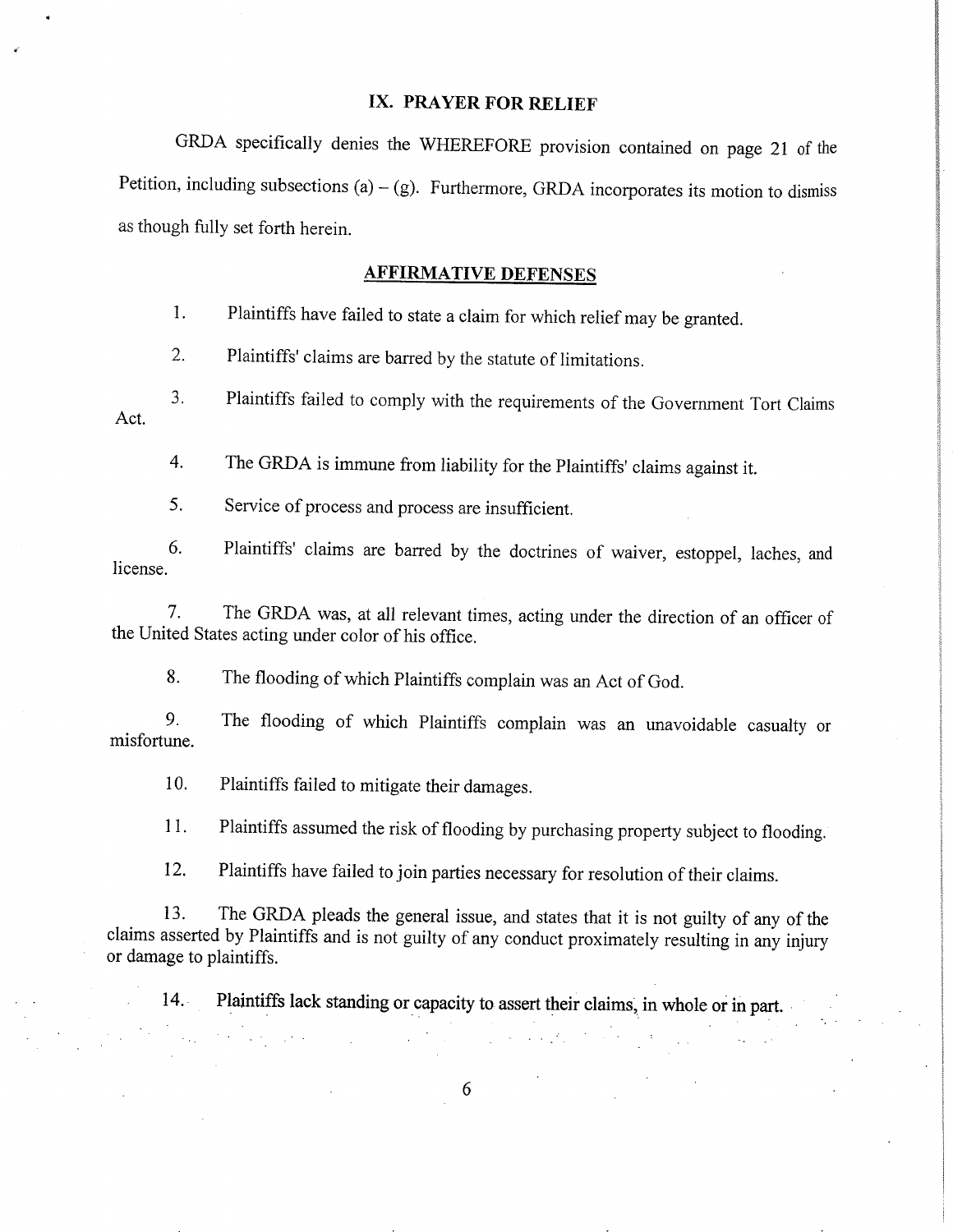15. Plaintiffs'claimed injuries and damages, if any, are the proximate result of the acts or omissions of others, for whom the GRDA owes no legal responsibility.

16. Plaintiffs' claims are barred, in whole or in part, by res judicata, collateral estoppel, merger, contributory negligence, accord and satisfaction, and release.

17. The GRDA contests the nature and amounts of Plaintifß' claimed damages, and denies that Plaintiffs are entitled to any attorney's fees or costs herein.

18. The GRDA pleads that Plaintiffs have not satisfied necessary prerequisites to maintenance of their cause.

19. The GRDA avers that this action may not properly be brought or maintained under applicable rules governing class actions.

20. The GRDA avers that Plaintifß cannot satisfy the 12 O.S. \$ 2023 requirements of commonality, typicality or adequacy of representation.

21. The GRDA avers that a class action would not be manageable nor a superior method for resolving this dispute.

22. The GRDA avers that common questions of law and fact do not predominate over individual questions.

23. The GRDA avers that interclass conflicts exist among the members of the putative class or any putative subclass, rendering impermissible the maintenance of this action as a class action.

WHEREFORE, GRDA prays that the Plaintiffs take nothing by way of their Petition; that

the Court grant an award of reasonable attorney fees and the costs of this action; and for such

other and further equitable and legal relief as the Court deems appropriate.